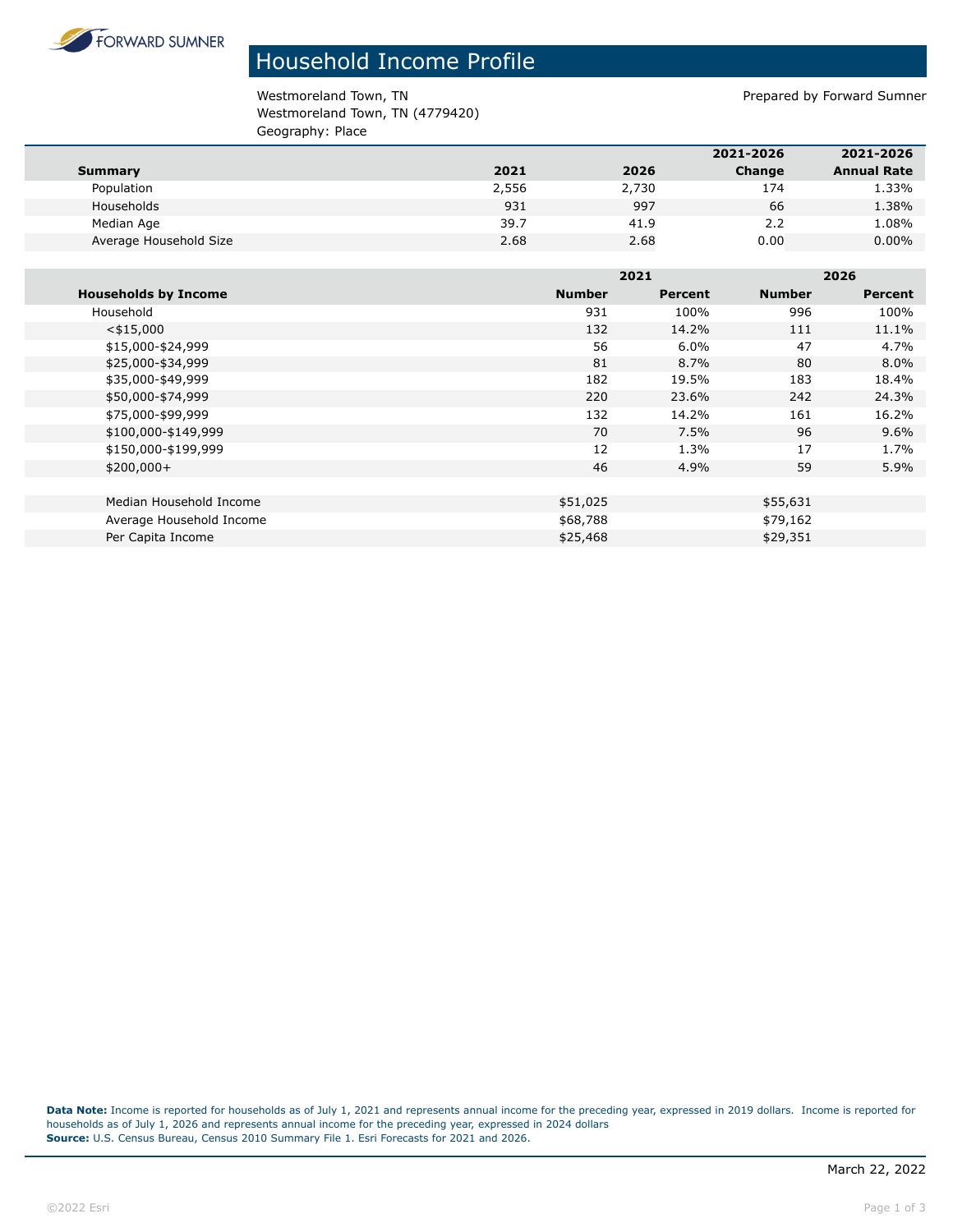**FORWARD SUMNER** 

## Household Income Profile

Westmoreland Town, TN **Prepared by Forward Sumner** Westmoreland Town, TN (4779420) Geography: Place

| 2021 Households by Income and Age of Householder |             |              |           |                |           |             |              |  |
|--------------------------------------------------|-------------|--------------|-----------|----------------|-----------|-------------|--------------|--|
|                                                  | $25$        | $25 - 34$    | $35 - 44$ | $45 - 54$      | $55 - 64$ | $65 - 74$   | $75+$        |  |
| <b>HH Income Base</b>                            | 36          | 133          | 152       | 175            | 169       | 164         | 104          |  |
|                                                  |             |              |           |                |           |             |              |  |
| $<$ \$15,000                                     | 6           | 14           | 9         | 23             | 23        | 29          | 28           |  |
| \$15,000-\$24,999                                | 5           | 6            | 4         | 7              | 12        | 10          | 12           |  |
| \$25,000-\$34,999                                | 3           | 10           | 5         | 10             | 13        | 19          | 20           |  |
| \$35,000-\$49,999                                | 9           | 23           | 26        | 33             | 34        | 42          | 16           |  |
| \$50,000-\$74,999                                | 10          | 35           | 47        | 46             | 46        | 30          | 6            |  |
| \$75,000-\$99,999                                | 2           | 25           | 25        | 26             | 20        | 20          | 16           |  |
| \$100,000-\$149,999                              | 1           | 12           | 21        | 16             | 11        | 6           | 4            |  |
| \$150,000-\$199,999                              | $\mathbf 0$ | $\mathbf{1}$ | 3         | $\overline{4}$ | 2         | $\mathbf 0$ | $\mathbf{1}$ |  |
| \$200,000+                                       | 0           | 7            | 12        | 10             | 8         | 8           | $\mathbf{1}$ |  |
|                                                  |             |              |           |                |           |             |              |  |
| Median HH Income                                 | \$40,101    | \$56,956     | \$64,164  | \$55,463       | \$50,792  | \$41,965    | \$30,124     |  |
| Average HH Income                                | \$42,762    | \$73,511     | \$90,968  | \$76,042       | \$65,793  | \$60,330    | \$44,015     |  |
| <b>Percent Distribution</b>                      |             |              |           |                |           |             |              |  |
|                                                  | $25$        | $25 - 34$    | $35 - 44$ | $45 - 54$      | $55 - 64$ | 65-74       | $75+$        |  |
| <b>HH Income Base</b>                            | 100%        | 100%         | 100%      | 100%           | 100%      | 100%        | 100%         |  |
|                                                  |             |              |           |                |           |             |              |  |
| $<$ \$15,000                                     | 16.7%       | 10.5%        | 5.9%      | 13.1%          | 13.6%     | 17.7%       | 26.9%        |  |
| \$15,000-\$24,999                                | 13.9%       | 4.5%         | 2.6%      | 4.0%           | 7.1%      | 6.1%        | 11.5%        |  |
| \$25,000-\$34,999                                | 8.3%        | 7.5%         | 3.3%      | 5.7%           | 7.7%      | 11.6%       | 19.2%        |  |
| \$35,000-\$49,999                                | 25.0%       | 17.3%        | 17.1%     | 18.9%          | 20.1%     | 25.6%       | 15.4%        |  |
| \$50,000-\$74,999                                | 27.8%       | 26.3%        | 30.9%     | 26.3%          | 27.2%     | 18.3%       | 5.8%         |  |
| \$75,000-\$99,999                                | 5.6%        | 18.8%        | 16.4%     | 14.9%          | 11.8%     | 12.2%       | 15.4%        |  |
| \$100,000-\$149,999                              | 2.8%        | $9.0\%$      | 13.8%     | 9.1%           | 6.5%      | 3.7%        | 3.8%         |  |
| \$150,000-\$199,999                              | 0.0%        | 0.8%         | 2.0%      | 2.3%           | 1.2%      | 0.0%        | 1.0%         |  |
| \$200,000+                                       | 0.0%        | 5.3%         | 7.9%      | 5.7%           | 4.7%      | 4.9%        | 1.0%         |  |

**Data Note:** Income is reported for households as of July 1, 2021 and represents annual income for the preceding year, expressed in 2019 dollars. Income is reported for households as of July 1, 2026 and represents annual income for the preceding year, expressed in 2024 dollars **Source:** U.S. Census Bureau, Census 2010 Summary File 1. Esri Forecasts for 2021 and 2026.